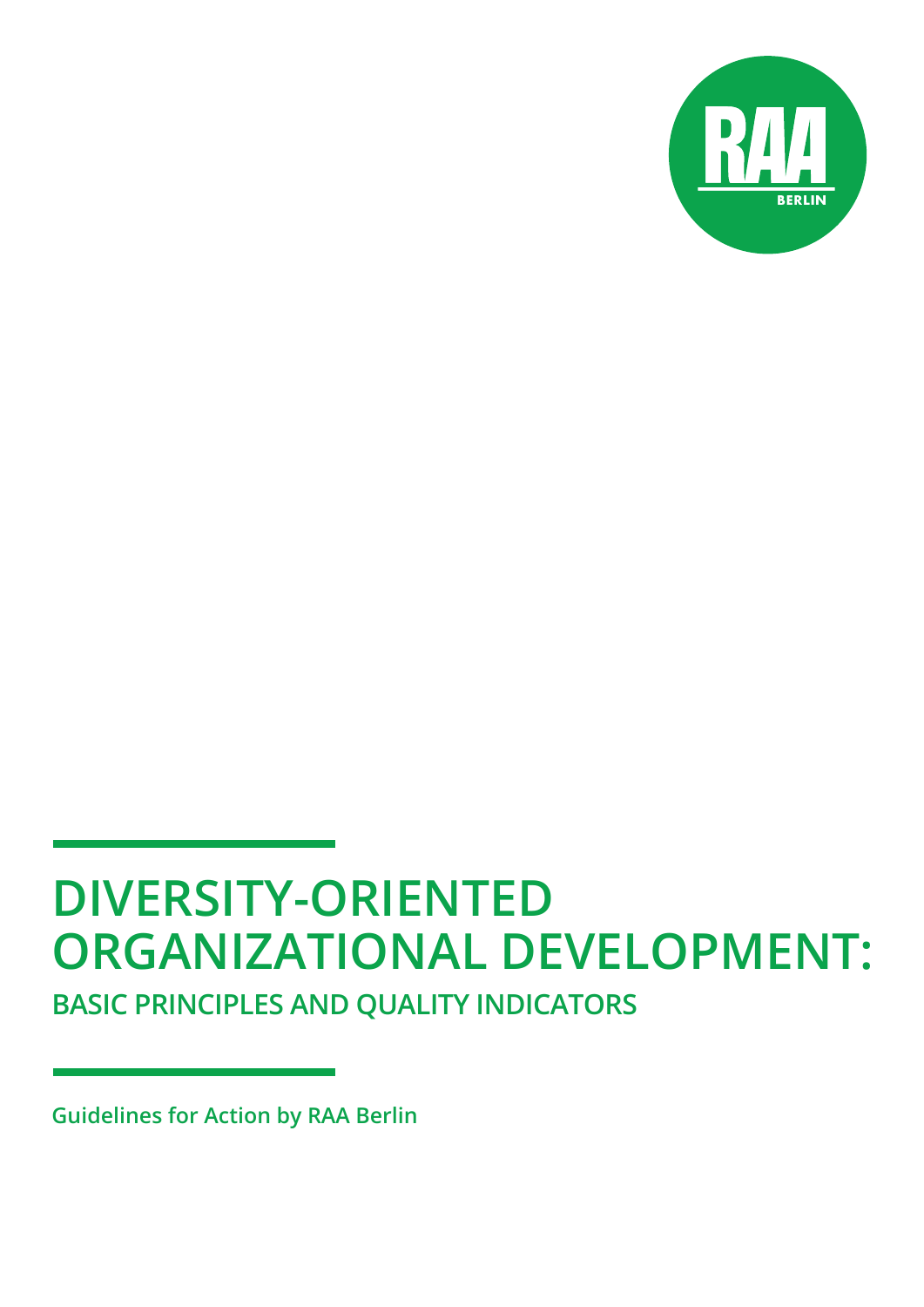### **Published by**



### **Regionale Arbeitsstellen für Bildung, Integration und Demokratie (RAA) e.V.**

Boyenstraße 41, 10115 Berlin, Germany T +49 30 240 45 - 100, F +49 30 240 45 – 509, [info@raa-berlin.de](mailto:info@raa-berlin.de)

**V.i.S.d.P.** Dr. Andrés Nader

### **Editors:**

Dr. Andrés Nader (RAA Berlin), Miriam Camara (AKOMA Bildung & Kultur)

### **Concept development:**

Miriam Camara (AKOMA Bildung & Kultur), Katja Kinder (RAA Berlin), Dr. Andrés Nader (RAA Berlin), Sharon Otoo (RAA Berlin), Irène Servant (RAA Berlin)

### **Contributors:**

Bundesarbeitsgemeinschaft (BAG) der RAA, Freudenberg Foundation, Prof. Dr Maisha Auma (Magdeburg-Stendal University of Applied Sciences/Humboldt-Universität Berlin), Dr Christoph Berse (Landesweite Koordinierungsstelle Kommunale Integrationszentren NRW), Mona Massumi (University of Cologne), Toan Nguyen (Bildungswerkstatt Migration und Gesellschaft), Kofi Ohene-Dokyi (RAA Berlin), Anke Overbeck (JobCenter Friedrichshain-Kreuzberg), Yaari Pannwitz (RAA Berlin), Peggy Piesche (Generation ADEFRA), Maike Tjaden (RAA Brandenburg), Roland Schmidt (Funkbake), Dr Adjo Zorn

### **Editing:**

Ekpenyong Ani

**Translation:** Katy Derbyshire

### **Advice for the English-language edition:**

Mohan Sikka and Fiona Kanagasingam

### **Design:**

Studio Kleinod

### **Publication year:**

2018 (German origninal: 2017)

### **© Regionale Arbeitsstellen für Bildung, Integration und Demokratie (RAA) e.V.**

RAA Berlin reserves all rights, including to the design and structure of this brochure. Reprinting and copying are permitted only with prior permission of RAA Berlin, stating the source. Copyright to all content is held by RAA Berlin, if not stated otherwise. der RAA Berlin.

**ISBN:** 978-3-948002-01-5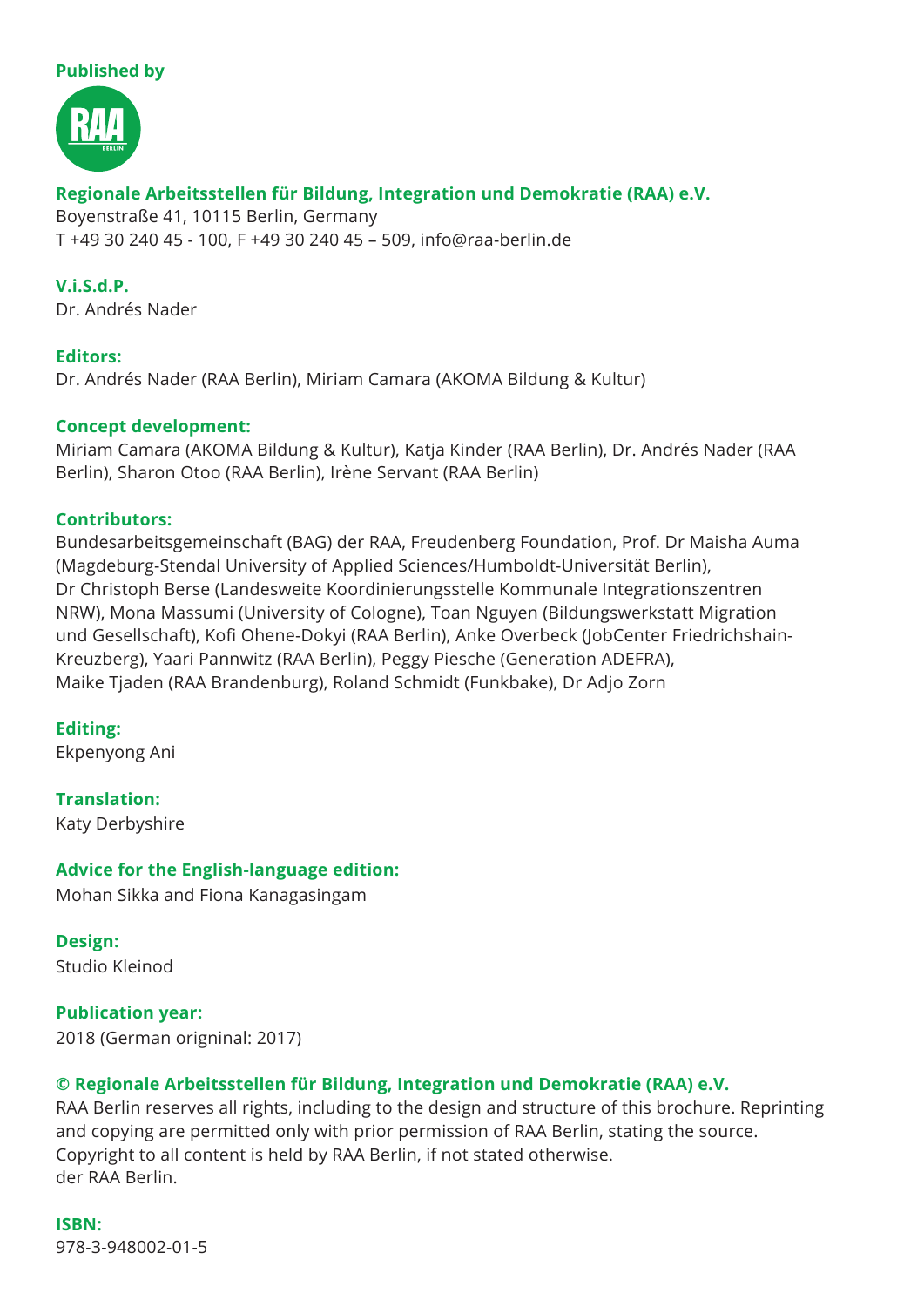### **DIVERSITY-ORIENTED ORGANIZATIONAL DEVELOPMENT**

### **INTRODUCTION**

The starting point for the following basic principles of Diversity-Oriented Organizational Development is the conclusion that incorporating a diversity and equity orientation can be a strategy for state institutions and non-government organizations to increase equal opportunity, act against discrimination and, additionally, get better results.

Working towards diversity, inclusion and equity in the workplace makes good sense for organizations of all kinds, but it is essential for institutions such as nurseries, schools, youth and family centres, and for political education organizations. Institutions that work with children and young people have a mandate from society not only to propagate democratic plurality but also to actively model it.

Beyond this, Diversity-Oriented Organizational Development can also provide economic benefits for the organizations in question in the medium and long term. These advantages include happier and healthier staff, increased appeal as an employer, and reaching wider target groups.

In the following three pages, we explain the theoretical basis for our approach. These **six basic principles** are based on a common-sense, best-practice organizational development framework. We have delineated them in order to clarify the different dimensions of work required to make positive change in an organization.

To make the principles easier to use in practice, we have drawn up quality indicators for each of them. Together, the basic principles and the **quality indicators** are designed as the basis for a process of organizational development that involves organizational, cognitive and emotional dimensions.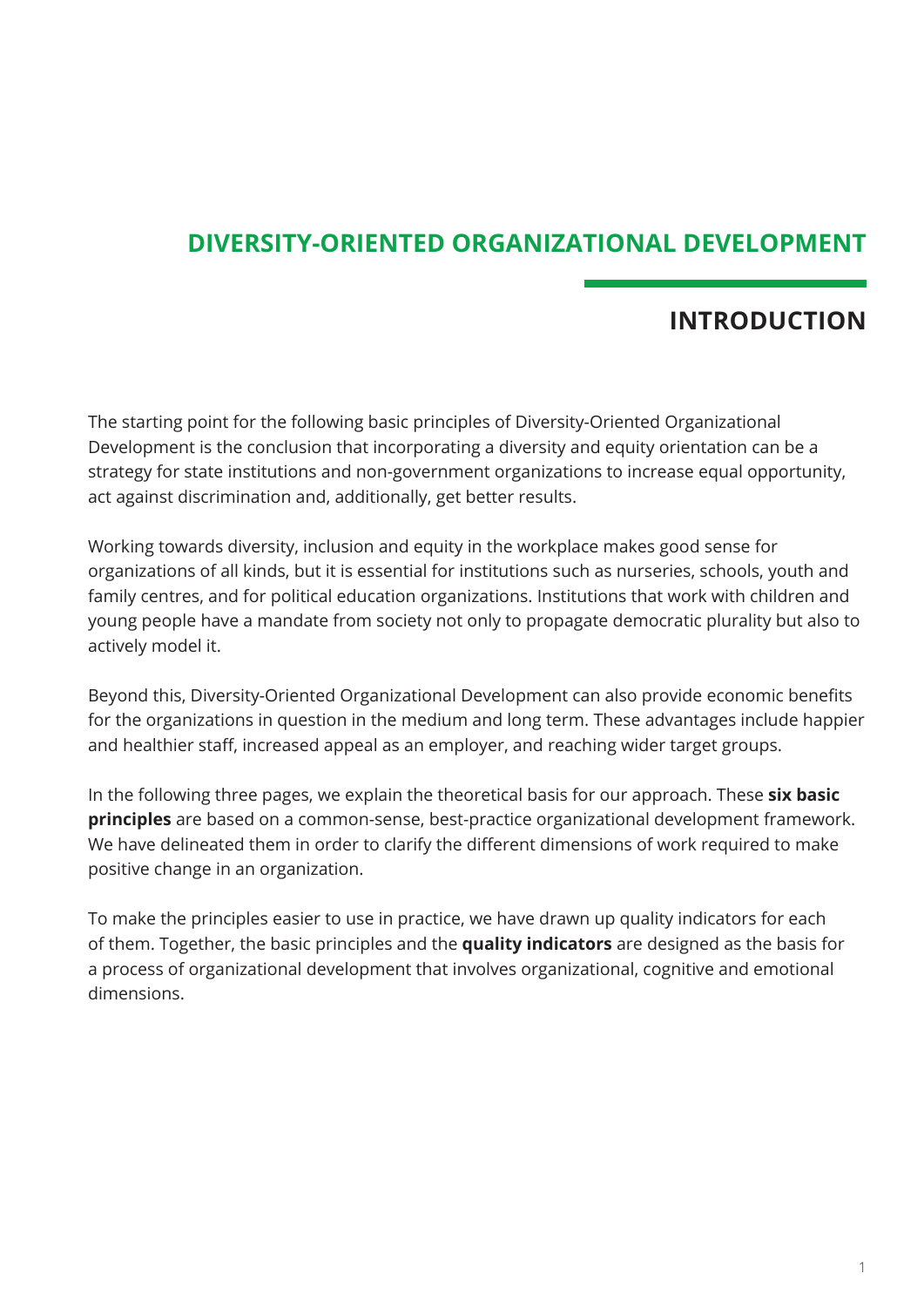## **Diversity-Oriented Organizational Development can be understood as a comprehensive and preventive strategy to stop discrimination and disadvantaging in all areas before it sets in and to promote inclusion and equity.**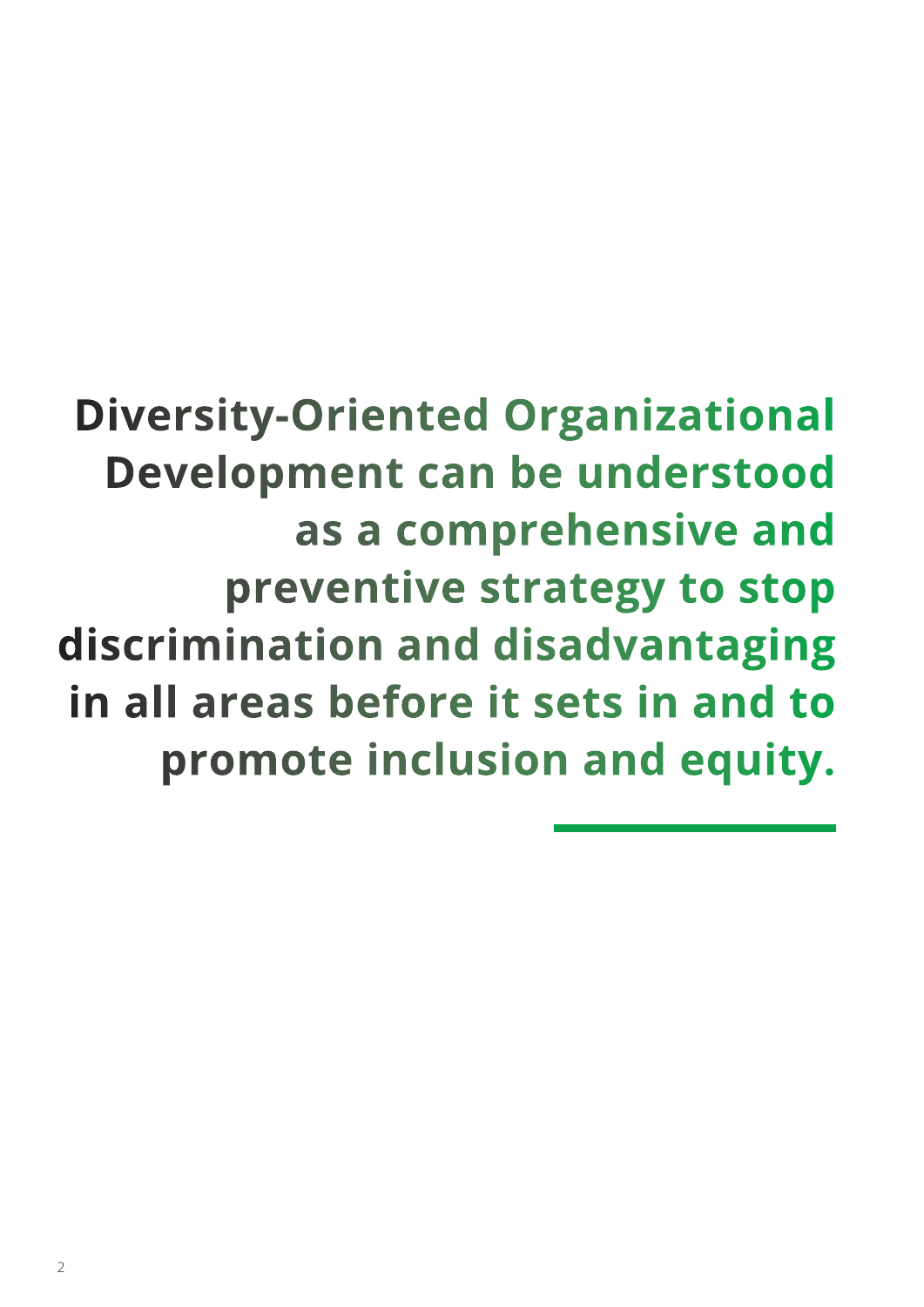### **DIVERSITY-ORIENTED ORGANIZATIONAL DEVELOPMENT**

### **THEORETICAL BASIS**

Diversity-Oriented Organizational Development is designed to reflect societal diversity and differing life situations and life styles within organizations. Its aim is to simultaneously enable both difference and equality of opportunity within organizations.

"Diversity-oriented organizational development", "diversity management", "intercultural opening" – what is the difference between these approaches? Conventional diversity management takes into account the six core dimensions of age, dis/ability, ethnicity/origin, gender, religion/worldview, and sexual orientation. The so-called intercultural opening approach focuses on only one of these dimensions, concentrating on the characteristics of origin and nationality. In this approach, characteristics based on migration and culture are ascribed to certain groups, and organizations are then supposed to develop sensitivity towards these characteristics.

By contrast, Diversity-Oriented Organizational Development is based on a more holistic understanding of diversity. This includes multi-layered dimensions with differing significance within society, also taking into account the areas where they intersect (intersectionality) and the fact that they can change over time. Diversity-Oriented Organizational Development can also be understood as a process of Gender and Diversity Mainstreaming with a strong race-equity focus – in other words, a comprehensive and preventive strategy to stop discrimination and disadvantaging in all areas before it sets in, and to promote inclusion and equity.

The personality dimensions depicted in the diagram below reflect the holistic approach of Diversity-Oriented Organizational Development. The depiction is based on the system developed by pioneers of Diversity Management, Lee Gardenswartz, Marilyn Loden, Judy Rosener, and Anita Rowe (see: Loden/Rosener 1991 and Gardenswartz/Rowe 1998). We have extended and expanded it in an attempt to systematize complex factors in order to enable its use as a working tool for implementing Diversity-Oriented Organizational Development.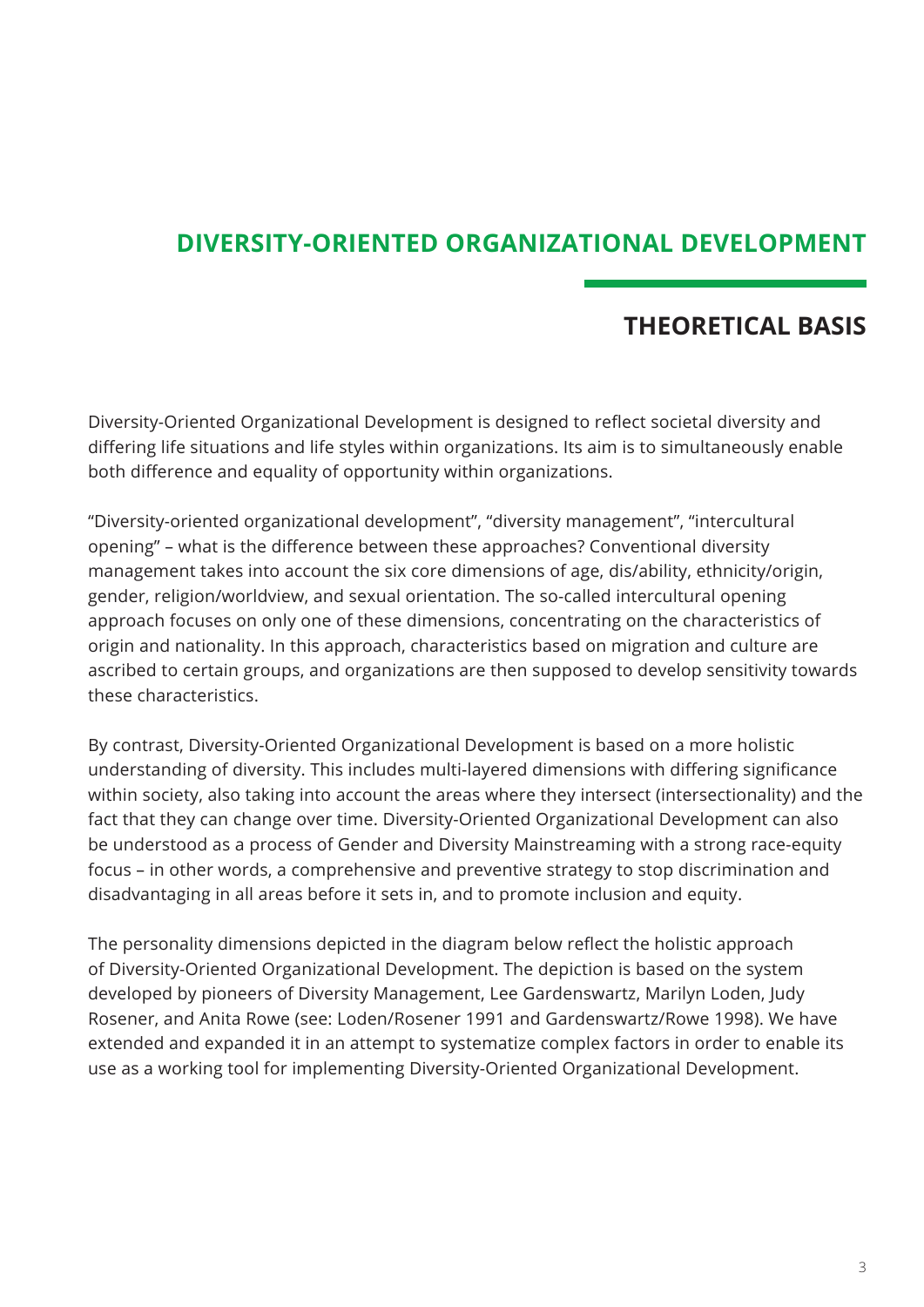

### **Fig. 1: Personality dimensions within an organization**

The characteristics that describe an individual's personality and status in the context of an organization are structured into three dimensions in this diagram:

- The "inner dimension" lists the characteristics that are (mainly) unchanging.
- The "outer dimension" contains characteristics that generally can change over time.
- The "organizational dimension" refers to characteristics of the job within the organization.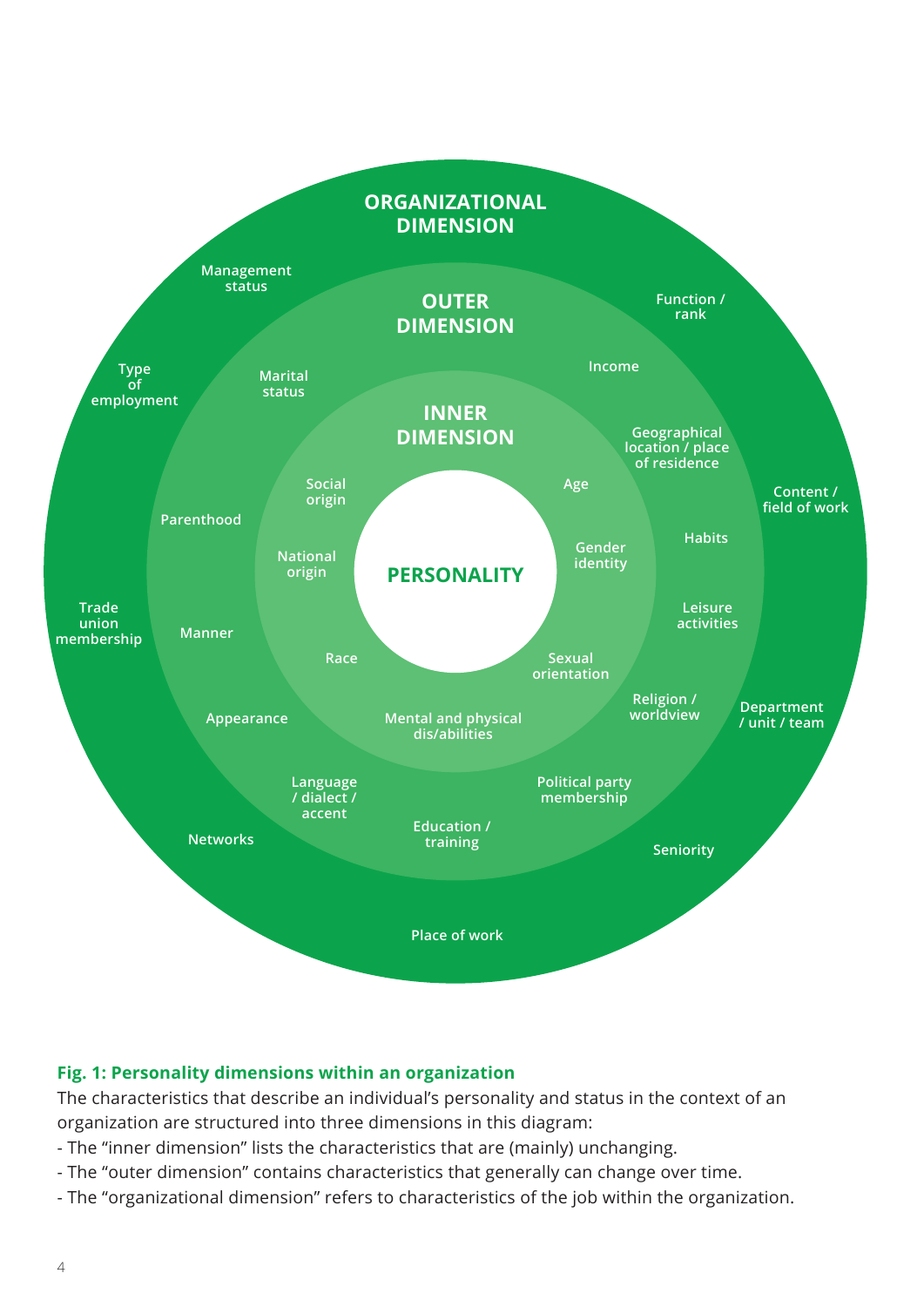The basic principles and quality criteria of Diversity-Oriented Organizational Development are based on the **anti-discrimination paradigm** and the **learning and effectiveness paradigm**.

The **anti-discrimination paradigm** takes into account the ethical and – in line with the German federal law implemented in the General Equal Treatment Act (GETA) – legal aspects of organizations and projects. This approach focuses on structures within an organization that are barriers to access or lead to discrimination against individuals with certain histories and characteristics. The anti-discrimination paradigm enables measures for perceiving and breaking down such barriers.

The **learning and effectiveness paradigm** regards the organization as a flexible, learning structure. This approach takes the actual conditions within an organization as its starting point and focuses on development processes that help support and develop individuals and teams. When a systematic development process enables individuals with diverse and differing experiences, skills, talents, priorities, values, views, and ways of life to develop further, this encourages them to take more responsibility and participate more fully in the organization.

When individuals with diverse and differing experiences, skills, talents, priorities, values, views, and ways of life can fully participate and further develop in the context of a systematic development process, individual responsibility-taking and active involvement increase.

Linking these two approaches creates an integrated framework for sustainable further development of organizations that take diversity seriously, want to act against discrimination, and perceive this development as a positive opportunity.

The following basic principles and quality criteria are intended as suggestions. As a rule, they cannot be completely implemented at the same time, in every organization. Putting them into practice may call for significant financial and personnel resources and may take several years. It may therefore make sense to initially implement certain sub-sections or practices only, and to expand from there. Note that the Diversity-Oriented Organizational Development approach can be integrated into previously initiated organizational development processes.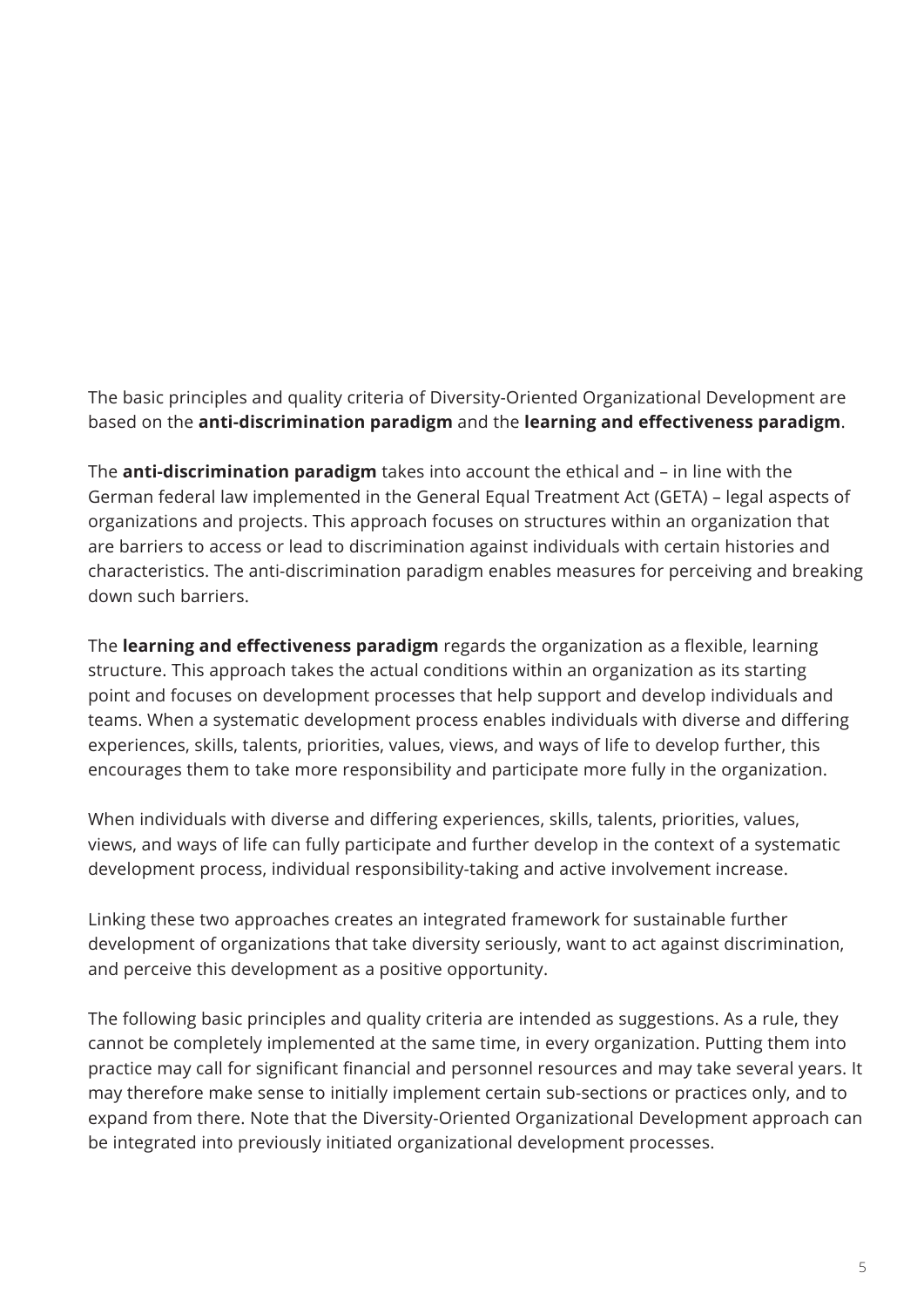## **1. DEVELOPMENT PROCESS**

Diversity-Oriented Organizational Development is understood as a commitment of the organization at all levels of leadership and operation (with a clear rationale) and as a process within which existing potential is fostered and conflicts are taken seriously. The process as a whole requires resources and external support such as coaching and advising.

## **2. ORGANIZATION CULTURE**

Management staff have a responsibility to model respectful and appreciative interpersonal interactions through their own behaviour. Together with the non-managerial staff, they thus create a working atmosphere that supports and develops individuals in their difference and diversity, encourages reflection processes, and acts against societal disadvantages. emithite iso the mapper of the mapper of the mapper of the mapper of the mapper of the mapper of the mapper of the mapper of the mapper of the mapper of the mapper of the mapper of the mapper of the mapper of the mapper of

## **3. ORGANIZATION STRUCTURE 3.**

While taking its own goals into account, the organization also creates possibilities for the flexible structuring of working hours and workplaces according to individual needs. Its processes, physical premises and technical equipment ensure participation and autonomy for all individuals working in the organization.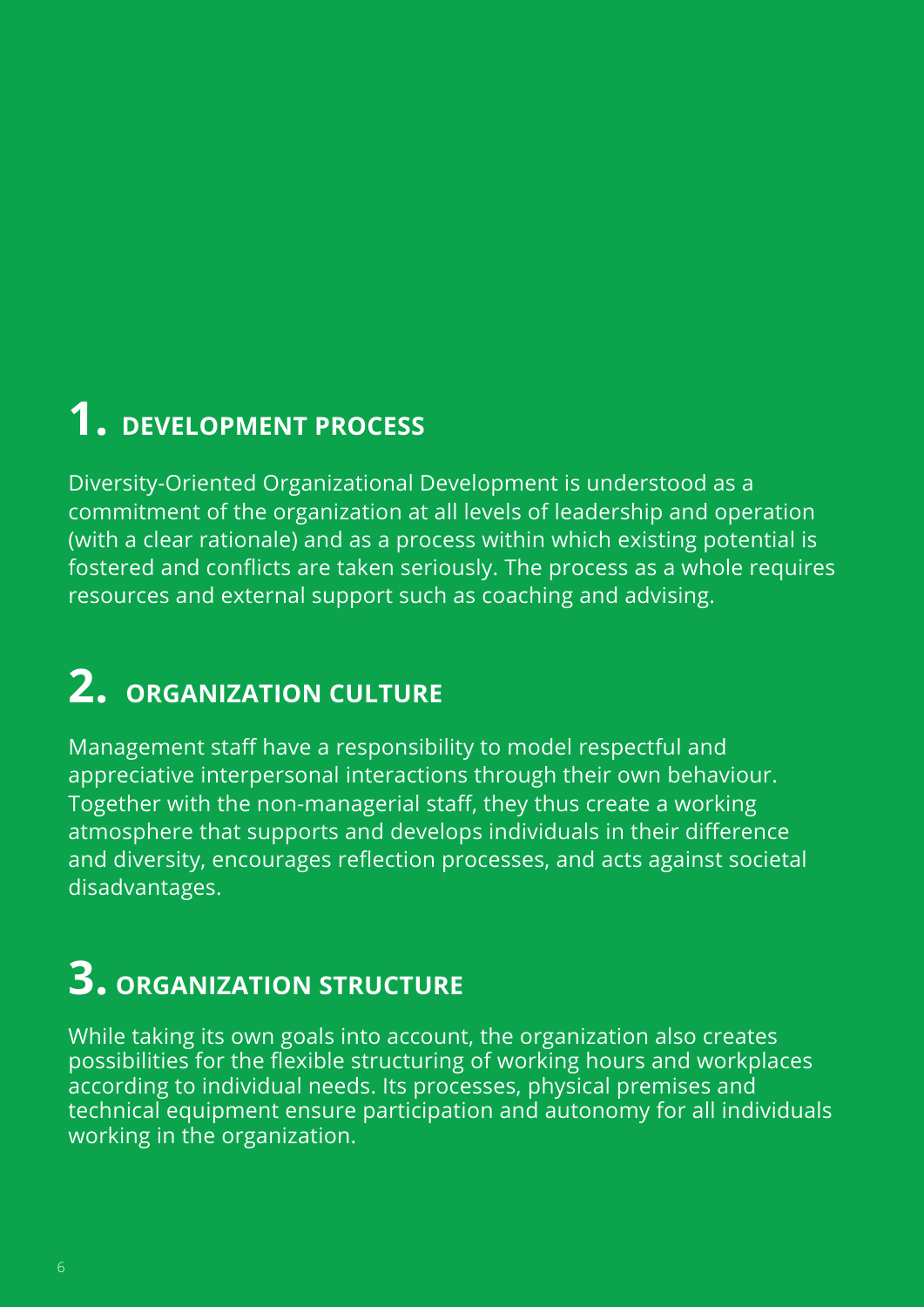### **THE 6 BASIC PRINCIPLES OF DIVERSITY-ORIENTED ORGANIZATIONAL DEVELOPMENT**

## **4. PERSONNEL 4.**

The selection and development of staff serves to establish and secure personnel diversity and inclusion on all levels. Those working in the organization are trained to work in a manner that centres diversity.

## **5. COMMUNICATION**

The collective knowledge of a diverse workforce enables respectful communication with diverse target groups. Texts and images are designed to be appreciative and inviting, and centre diversity, equity and inclusion. This also applies to the use of appropriate and respectful terms and symbols, especially when referring to or addressing marginalized groups. **5.**<br>The comm<br>to be<br>This a<br>symb<br>**6.** 

## **6. PROJECT AND SERVICE DEVELOPMENT**

Projects and services for specific target groups are based on the principles of fair and equitable treatment. This is particularly relevant when the target group is socially marginalized. Individuals and organizations from the relevant target group are involved in the development and configuration of these projects and services from the outset.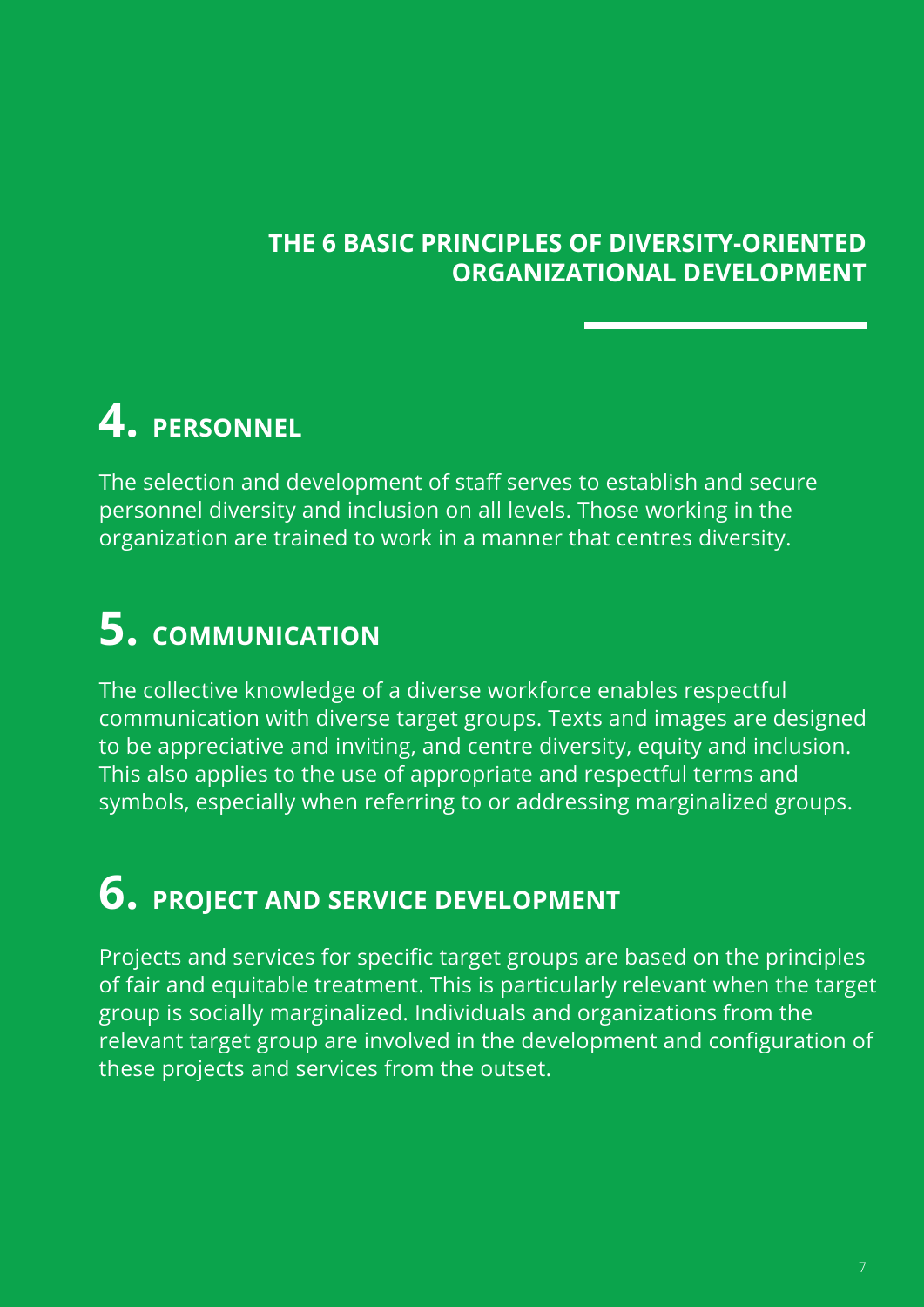### **THE 6 BASIC PRINCIPLES OF DIVERSITY-ORIENTED ORGANIZATIONAL DEVELOPMENT AND THEIR QUALITY INDICATORS**

### **1. DEVELOPMENT PROCESS**

### **Basic principle**

Diversity-Oriented Organizational Development is understood as a commitment of the organization at all levels of leadership and operation (with a clear rationale) and as a process within which existing potential is fostered and conflicts are taken seriously. The process as a whole requires resources and external support such as coaching and advising.

### **Quality indicators**

- 1. The organization management commits to the Diversity-Oriented Organizational Development process.
- 2. The organization management involves all staff in implementing the process.
- 3. Diversity orientation is understood as an interdisciplinary issue affecting all staff and all working areas.
- 4. The organisation provides financial, personnel, and time resources for the process.
- 5. The entire process is supported by external advisers.
- 6. The process creates room for reflection and dialogue on the importance and implementation of diversity orientation.
- 7. The organization implements a mission statement and/or management concept with a on diversity and equity orientation.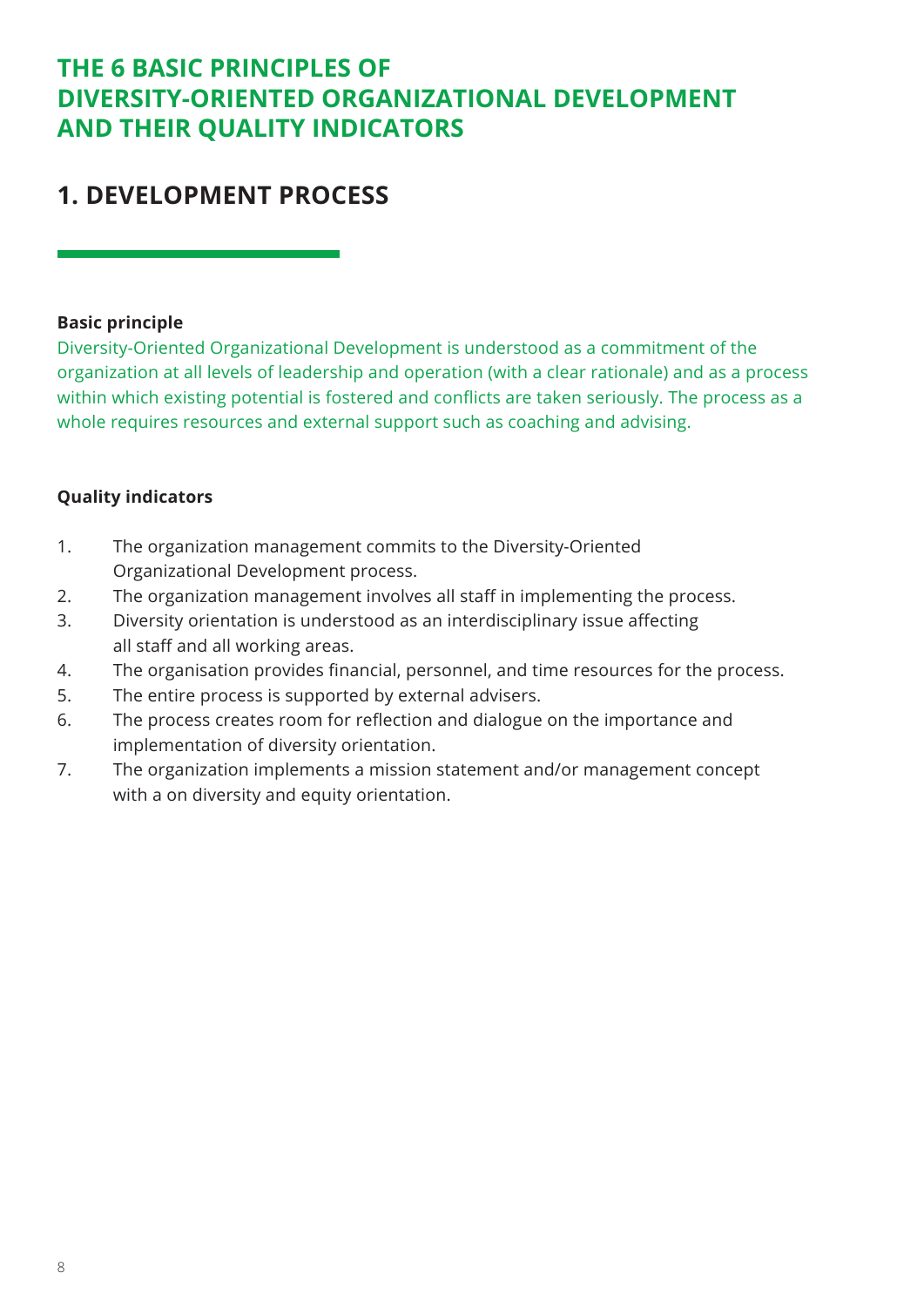### **2. ORGANIZATION CULTURE**

#### **Basic principle**

Management staff have a responsibility to model respectful and appreciative interpersonal interactions through their own behaviour. Together with the non-managerial staff, they thus create a working atmosphere that supports and develops individuals in their difference and diversity, encourages reflection processes, and acts against societal disadvantages.

### **Quality indicators**

#### MANAGEMENT

- 1. Management staff practice diversity-sensitive and anti-discriminatory management behaviour.
- 2. Management staff have instruments to support them in taking the development potential and needs of all staff into account.
- 3. The management structure is clear for all staff within the organization.
- 4. Decision-making processes take place in a transparent and participative way.

#### WORKING ATMOSPHERE

- 5. Management and non-managerial staff take a asset-oriented and respectful approach to differences in biographies, languages, appearance, experience of discrimination, ways of working, etc.
- 6. Management and non-managerial staff are sensitized to the discriminatory potential of stereotyping and stigmatization, and act against them.
- 7. There is a culture of constructive criticism that treats "mistakes" as learning opportunities and establishes positive procedures for dealing with them.

#### CONFLICT MANAGEMENT

- 8. There is a predetermined approach for dealing with conflicts.
- 9. Processes and structures for dealing with conflicts also take into account the balance of power between the parties involved.
- 10. Possible strategies for finding solutions to conflicts are, as required: moderated dialogues, supervision, and further training.
- 11. In cases in which discrimination seems to be a possible factor, staff are referred to appropriate independent advice services and complaint bodies (in line with GETA).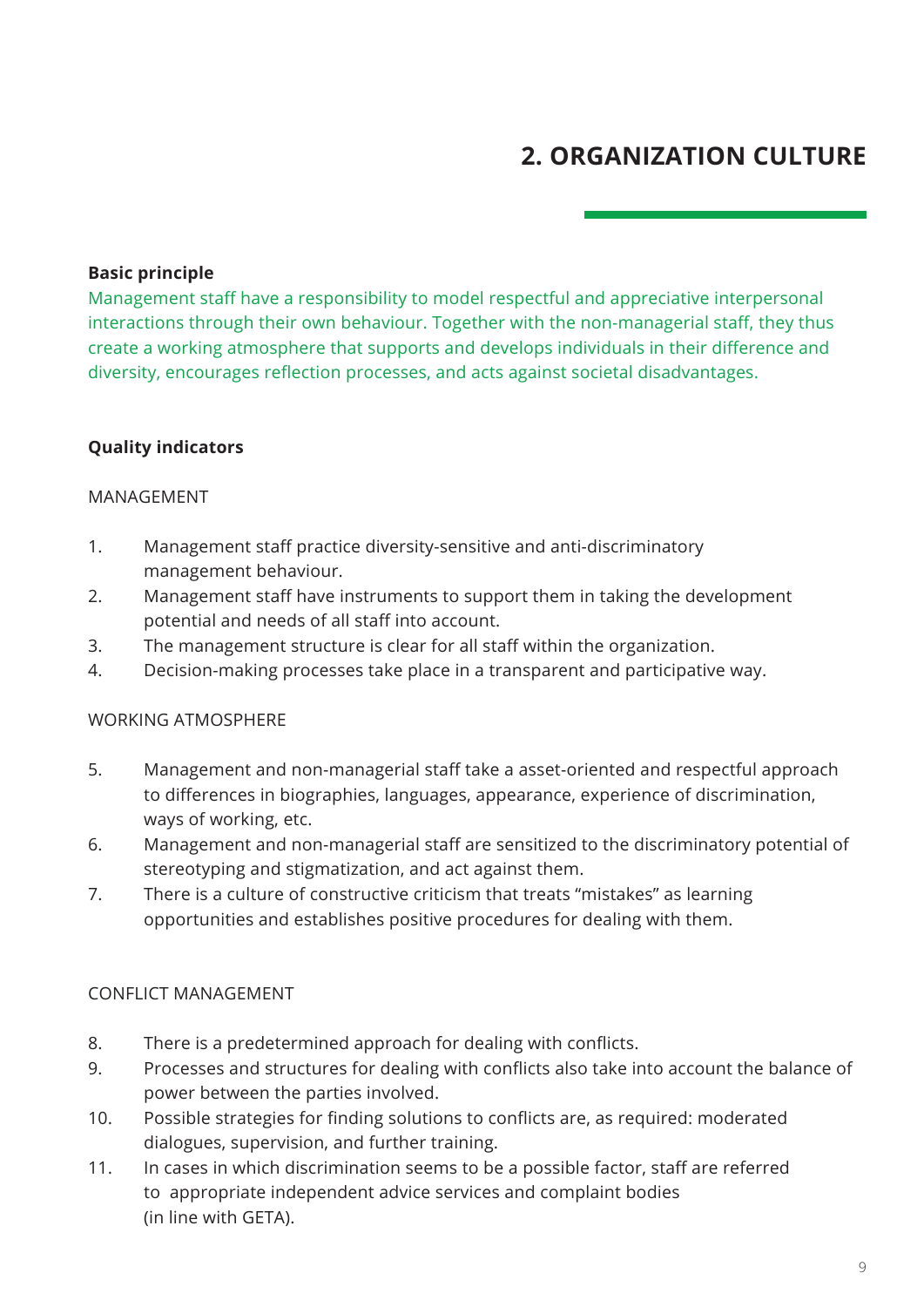### **3. ORGANIZATION STRUCTURE**

### **Basic principle**

While taking its own goals into account, the organization also creates possibilities for the flexible structuring of working hours and workplaces according to individual needs. Its processes, physical premises and technical equipment ensure participation and autonomy for all individuals working in the organization.

### **Quality indicators**

### STRUCTURE OF THE ORGANIZATION

- 1. The organization structure is clear and understandable to all staff.
- 2. There are qualified individuals responsible for diversity-sensitive and discriminationrelevant issues, who the staff can contact confidentially.

### WORK ORGANIZATION AND CONFIGURATION

- 3. The forms and conditions of the work can be configured according to staff members' individual needs to the extent possible, while taking into account organizational goals.
- 4. The arrangement of working hours and mobile working are flexible, while taking into account the requirements of the job.
- 5. Salaries, wages, and fees are set according to transparent and understandable criteria and are based on principles of equitable treatment.
- 6. There are suitable provisions or spaces to accommodate a variety of individual needs and requirements.
- 7. The organization provides appropriate health and wellness activities for staff.

### ACCESSIBILITY

- 8. Communication and information sharing are designed to be accessible for all.
- 9. The technology used in the organization is set up accessibly and is updated regularly.
- 10. All spaces are accessible for people with restricted mobility.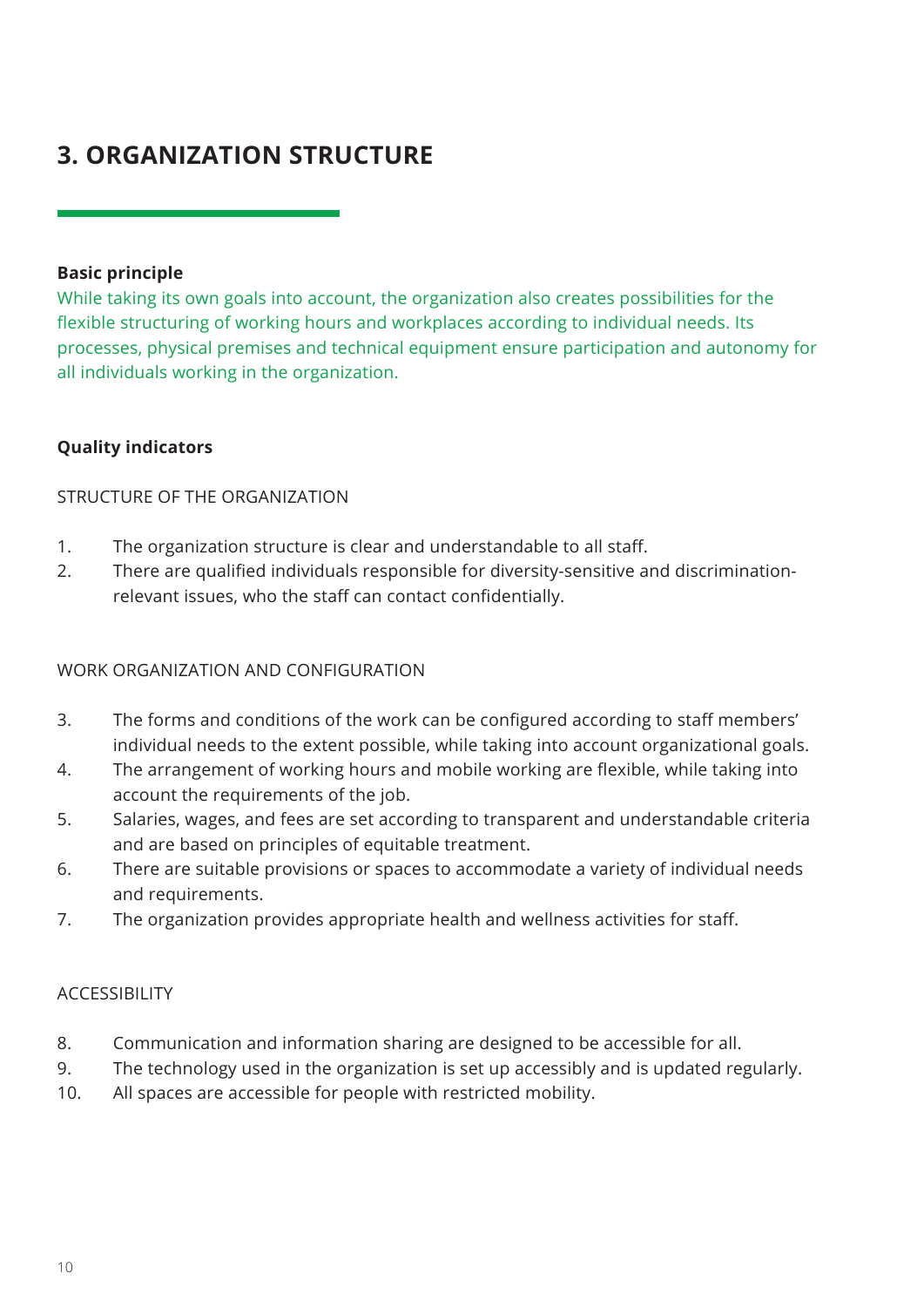### **Basic principle**

The selection and development of staff serves to establish and secure personnel diversity and inclusion on all levels. Those working in the organization are trained to work in a manner that centres diversity.

### **Quality indicators**

#### STAFF SELECTION

- 1. Under-represented diversity dimensions are named in job advertisements and assessed positively (this is also possible in anonymous recruitment procedures).
- 2. Job advertisements are published in diverse media and distribution channels, so as to specifically address socially marginalized target groups.
- 3. With the aim of increasing diversity within the organization, vacancies in all areas are filled in an anti-discriminatory manner — including on the management level.
- 4. Staff are employed with equal rights with regard to conditions and features of a job (pay, requirement for social insurance contributions, etc.).

#### PERSONNEL DEVELOPMENT

- 5. The personnel management supports staff in developing their potentials and skills.
- 6. Staff have access to individual and requirement-oriented training and supervision.
- 7. Management and non-managerial staff take part in qualified training courses on diversity, equity, inclusion and anti-discrimination issues.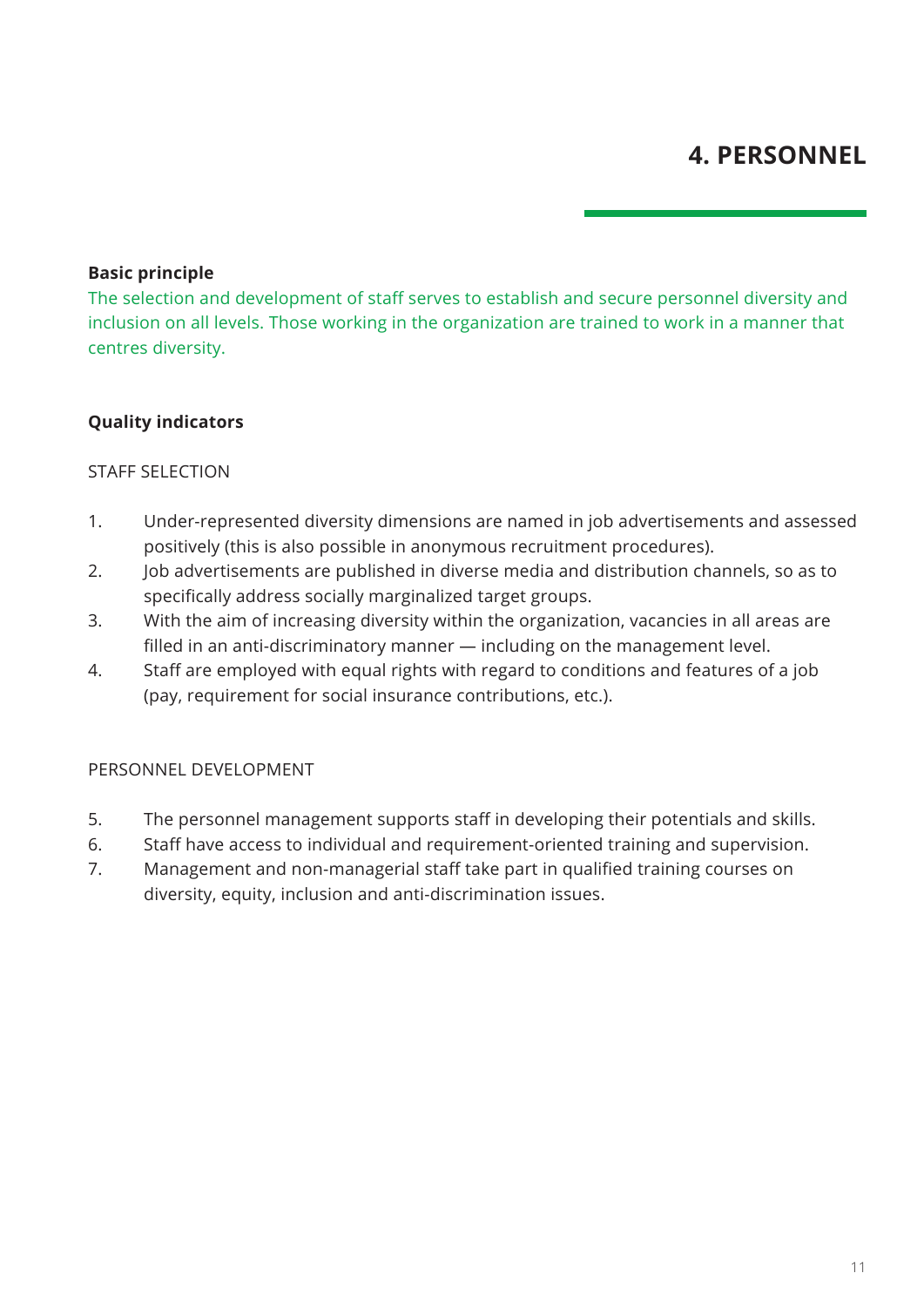### **5. COMMUNICATION**

### **Basic principle**

The collective knowledge of a diverse workforce enables respectful communication with diverse target groups. Texts and images are designed to be appreciative and inviting, and centre diversity, equity and inclusion. This also applies to the use of appropriate and respectful terms and symbols, especially when referring to or addressing marginalized groups.

### **Quality indicators**

### INTERNAL AND EXTERNAL COMMUNICATION

- 1. Management and non-managerial staff take a diversity, equity and inclusion-sensitive approach to individuals inside and outside the organization.
- 2. The organization formulates guidelines for using language and images in an anti discriminatory way.
- 3. Socially marginalized perspectives play a significant role in formulating these guidelines.
- 4. All media and communications use diversity-sensitive language and images.

### KNOWLEDGE MANAGEMENT

- 5. The organization develops an inclusive concept to secure organizational knowledge.
- 6. The selection processes for knowledge sources are checked and configured for an appropriate and relevant diversity orientation by management and non-managerial staff.
- 7. The organization's knowledge base (also) includes knowledge and expertise from socially marginalized groups.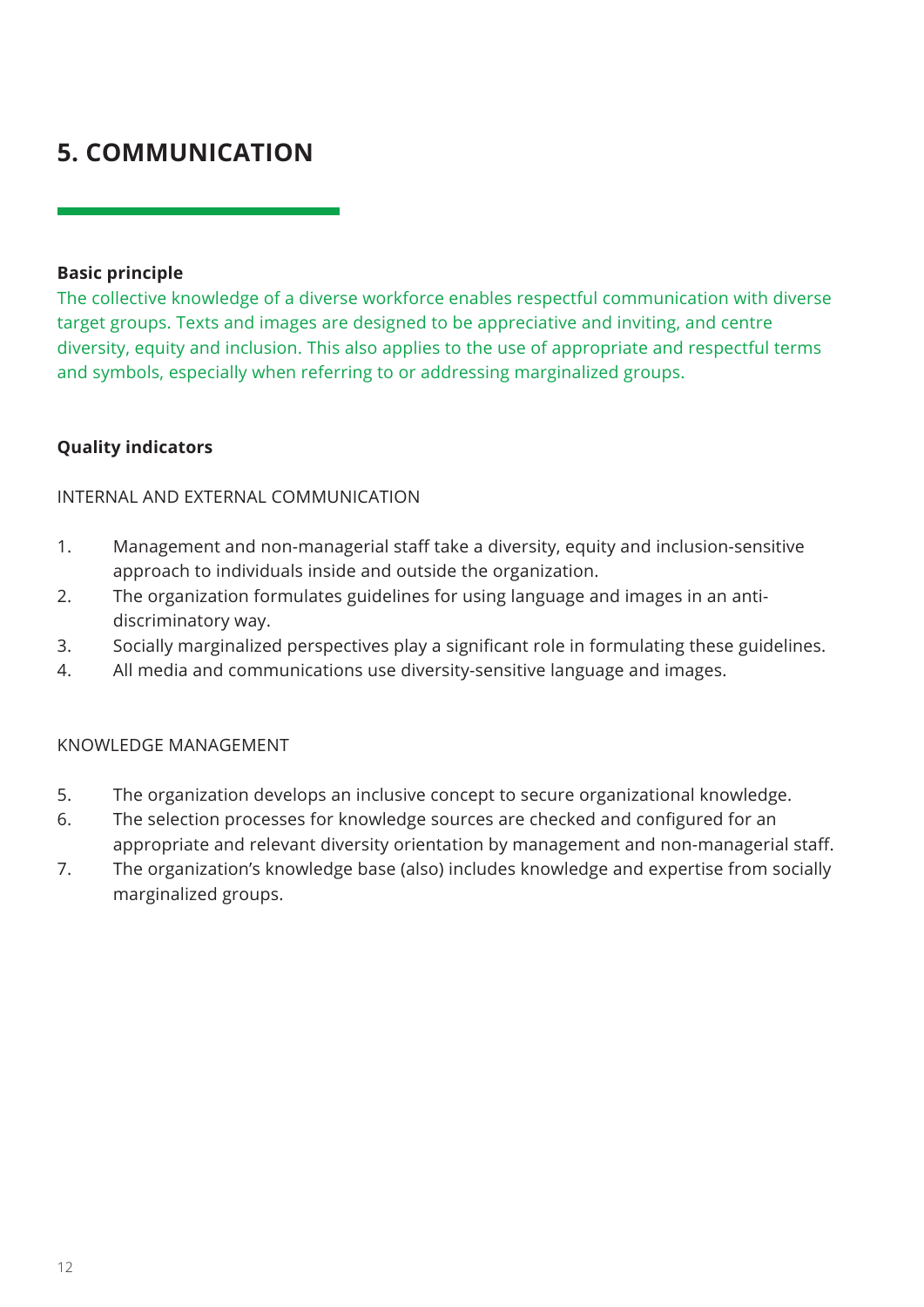### **6. PROJECT AND SERVICE DEVELOPMENT**

### **Basic principle**

Projects and services for specific target groups are based on the principles of fair and equitable treatment. This is particularly relevant when the target group is socially marginalized. Individuals and organizations from the relevant target group are involved in the development and configuration of these projects and services from the outset.

### **Quality indicators**

- 1. The development of content for projects and services aimed at specific target groups involves members of the relevant target group in the conception.
- 2. Cooperation with individuals and organizations from the target groups is (financially) rewarded.
- 3. When selecting cooperating organizations, the representation of the relevant target group(s) is as heterogeneous as possible.
- 4. Project-based vacancies are also filled with suitably qualified individuals from the relevant target group(s).